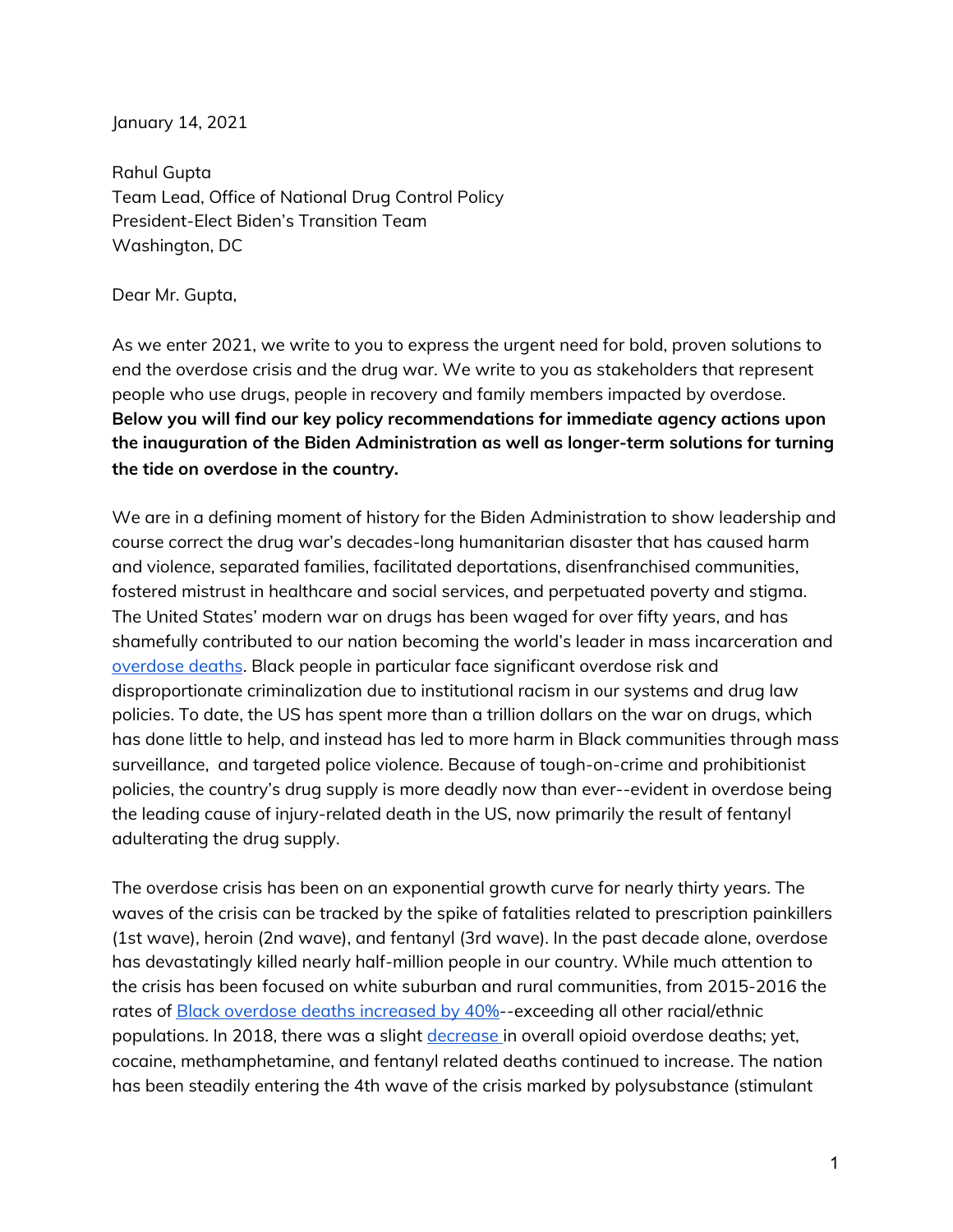and other drugs alongside opioids) use related deaths. As of 2018, stimulant related overdose deaths (cocaine and methamphetamine) are [exceeding t](https://www.drugabuse.gov/drug-topics/trends-statistics/overdose-death-rates)hose from prescription opioids. In provisional data for 2019, the CDC indicates nearly [72,000 people died](https://www.cdc.gov/nchs/nvss/vsrr/drug-overdose-data.htm) from a preventable overdose.

As the COVID-19 pandemic collided with the nation's neglected overdose epidemic there is evidence this year will surpass previous years' overdose fatalities. Impacts from COVID-19, such as physical distancing and wide-ranging unemployment, have led to isolation, stress, and despair among many people, including people who use drugs and people engaged in sex work. All of these factors are increasing overdose risk, and emerging evidence confirms fears that the overdose crisis is worsening during COVID-19. Despite a significant delay in real-time national overdose data, preliminary data indicates 2020 will be the worst year on record for fatalities. In the first three months of 2020, prior to mass shutdowns caused by the pandemic, overdose deaths had already [increased 16.4%](https://jamanetwork.com/channels/health-forum/fullarticle/2772241). Nearly all states and the District of Columbia have [reported s](https://www.ama-assn.org/system/files/2020-11/issue-brief-increases-in-opioid-related-overdose.pdf)ignificant increases in overdoses. The pandemic has compounded barriers in accessing and implementing harm reduction strategies such as syringe exchange programs, overdose prevention centers, peer delivered services, and medication for opioid use disorder (buprenorphine and methadone). The already fragile, underfunded infrastructure supporting drug user health is crumbling, and it shows across the nation there is an increase in adverse health outcomes for people who used drugs, including hepatitis C infections, HIV clusters, soft tissue damage and abscess, and devastating increases in preventable overdose deaths. Our communities are stuck between a pandemic and an epidemic and are struggling for relief.

Syringe Service Providers (SSPs) and other harm reduction service providers engage individuals who use drugs and are vulnerable both to adverse drug-related outcomes and COVID-19. These community-based providers work tirelessly to prevent overdose deaths and hepatitis C and HIV infections, as well as facilitate access to an array of other services including medications for addiction treatment. The American Medical Association has [recognized](https://www.ama-assn.org/delivering-care/public-health/covid-19-policy-recommendations-oud-pain-harm-reduction) the critical role of SSPs and other harm reduction service providers in addressing both COVID-19 and the overdose crisis, as has the Centers for Disease Control and Prevention (CDC), which [created](https://www.cdc.gov/coronavirus/2019-ncov/php/syringe-service-programs.html) interim guidance for SSPs as essential health providers during the pandemic. Yet, SSPs and other harm reduction service providers all over the country have had to dramatically scale back services or close outright due to revenue shortfalls, including from state and local budgets, and staffing shortfalls because of COVID-19. [A survey](https://www.ncbi.nlm.nih.gov/pmc/articles/PMC7182093/) of SSPs in April 2020 found a 43% decrease in availability of services due to COVID-19. Dedicated federal funding is urgently needed now to ensure that SSPs and other harm reduction service providers have the support needed to maintain their operations and address COVID-19 and the worsening overdose crisis.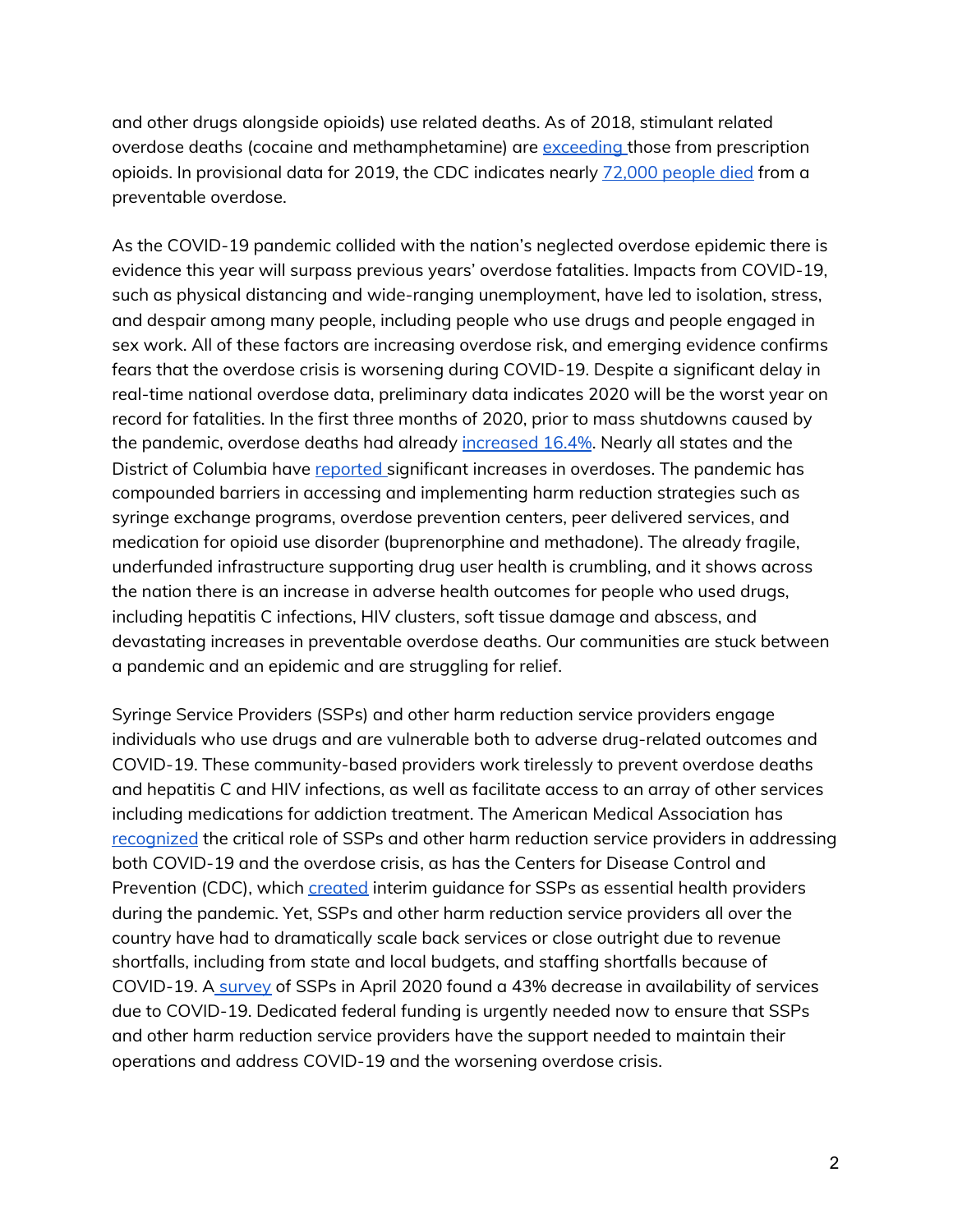**We are calling on the incoming Biden Administration to take bold, decisive, evidence-based action that shifts the government's response to substance use.** The war on drugs has a legacy in white supremacy and classism, and has interfered with interventions proven to turn the tide on the overdose crisis and heal the traumas of criminalization. We are urging the administration to abandon criminalization as a means to address substance use, and instead ensure universal access to equitable evidence-based solutions rooted in racial and economic justice, and compassion.

## **Center Ending the Drug War and Overdose Crisis in the First 100 days:**

- **● Re-orient the Office of National Drug Control Policy (ONDCP):** ONDCP should be a beacon for evidence-based drug policies grounded in science and public health, working on an interagency basis and with Congress to advance a drug strategy grounded in science and evidence-based approaches. ONDCP should be committed to dismantling the drug war, advancing a national drug budget that prioritizes harm reduction, treatment and recovery and deprioritizes enforcement and supply side strategies that only perpetuate mass incarceration, systemic racism and the failed drug war. ONDCP should proactively work to reform executive agency policies and approaches that are not aligned with science and evidence-based practices. ONDCP should invest in researching cutting edge new health-based approaches to drugs. Finally, ONDCP should actively work within the executive branch to ensure executive agencies are aligned with these goals and work with Congress and external stakeholders to advance these priorities.
- *●* **Include in the FY22 President's budget request and FY22 LHHS appropriations measure substantial new dedicated federal funding to support syringe services programs and other harm reduction providers.** Harm reduction providers (including syringe exchange programs) are uniquely positioned to conduct essential outreach and engagement to people at risk for overdose, and HIV and hepatitis C infections, who are not connected to services– particularly those outside of the treatment system. These programs provide education, counseling, referrals, support to people at risk of overdose, and are a critical pathway toward health and recovery for people who use drugs, as well as are essential stakeholders to achieving greater health equity and racial justice.
- *●* **Include in the FY22 President's budget request and FY22 LHHS appropriations measure** an end to the federal ban on funding for syringes and related items used for safer syringe services for which there is no public health rationale.
- **COVID Relief Funding Must Include Dedicated Funds to Sustain Harm Reduction.**  Services provided by harm reduction organizations are especially critical during the ongoing overdose crisis in the United States, and as we are seeing increases in overdose deaths during the COVID-19 pandemic. Funding is urgently needed to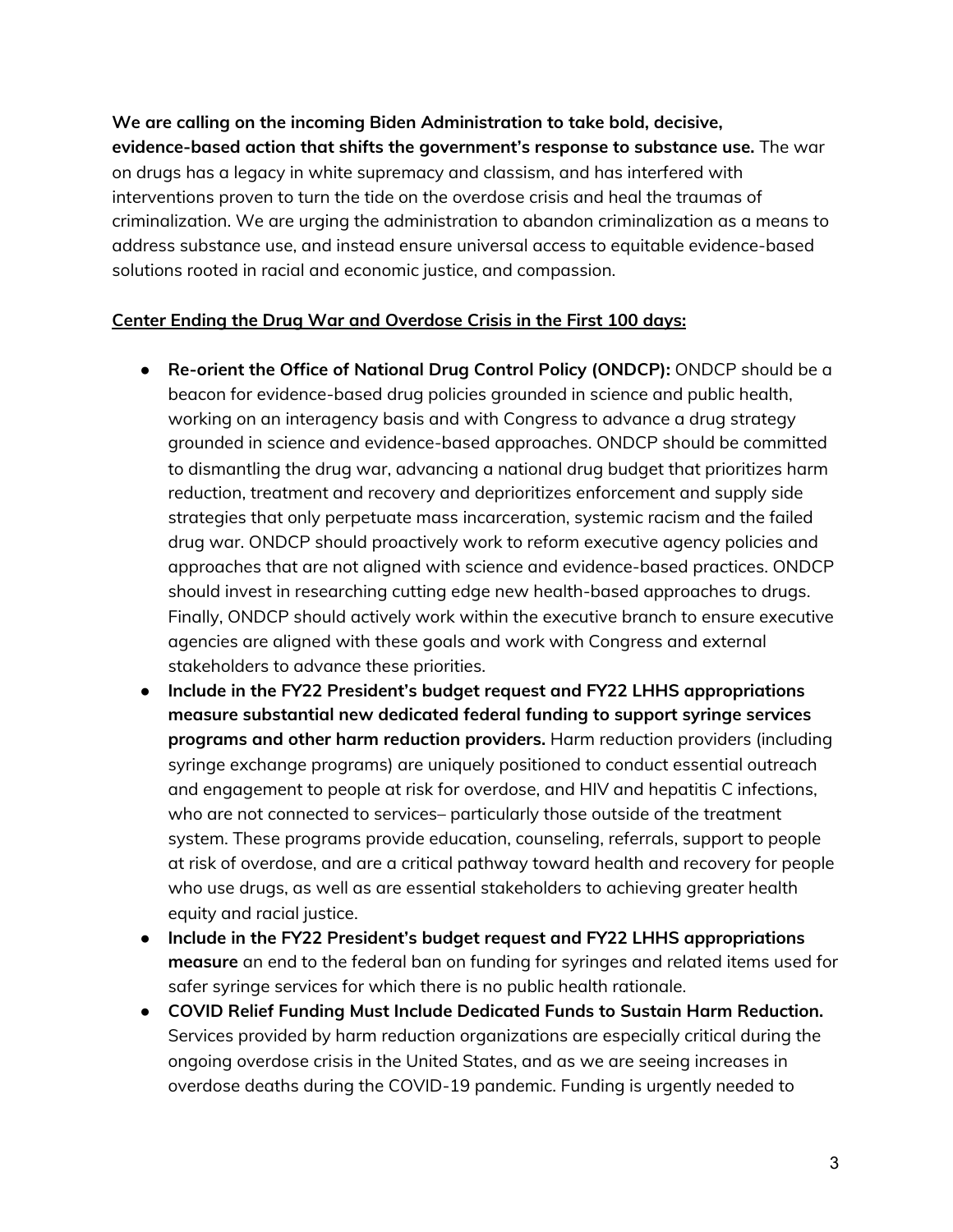sustain the work of syringe exchange programs and other harm reduction providers that have lost revenue and staffing due to the pandemic. The President-elect should support federal funding to sustain these providers in any Administration blueprint for a COVID-19 relief package.

- **Improve coordination and programming support for syringe services programs and other harm reduction providers across HHS agencies.**
- **Direct the Department of Justice (DOJ) to withdraw [litigation](https://www.safehousephilly.org/us-v-safehouse) challenging the operation of overdose prevention centers (OPCs)**, also known as supervised consumption facilities, refrain from filing new lawsuits against or from prosecuting organizations that operate OPCs, and work with Congress to revise federal laws to permit the operation of OPCs.
- **Permanently extend the SAMHSA/DEA COVID-19 accommodations for methadone and buprenorphine access (the gold standard for opioid use disorder treatment),** including the option of audio-only for buprenorphine induction and consultation for people in rural or low-income circumstances without access to video-based technology, and granting 14-28 days of take-home methadone.
- **● Direct the FDA to make at least one formulation of naloxone available over-the-counter.**
- **Require that state and local governments provide access to all forms of FDA-approved medications for addiction treatment (MAT) as a condition of eligibility for Department of Justice and other federal funding allocation**s, and direct the Bureau of Prisons to make all forms of MAT available for people in its custody who could benefit from it.
- **Allow 21 CFR 1308.11(h)(30)34 to expire.** This temporary scheduling order authorizes the Drug Enforcement Administration to add thousands of substances to Schedule I without oversight from the Department of Health and Human Services to confirm a substance actually poses a risk to public health. This has grave implications, including increasing incarceration rates and dismantling public health strategies that effectively address fentanyl-related substances. Cases involving fentanyl-related substances added to Schedule I by this scheduling order can be subjected to harsher penalties, including the use of mandatory minimum sentences, even for miniscule amounts.

## **A Vision for the Future - Turning the Tide on the Overdose Crisis and the Failed Drug War in the Next Four Years**

In the coming years, we will need all the proven tools to decrease the harm and preventable deaths in our communities. We urge the Biden Administration to be bold and support:

**●** The **Mainstreaming Addiction Treatment (MAT) Act** which eliminates the redundant and outdated requirement that practitioners apply for a separate waiver (X Waiver)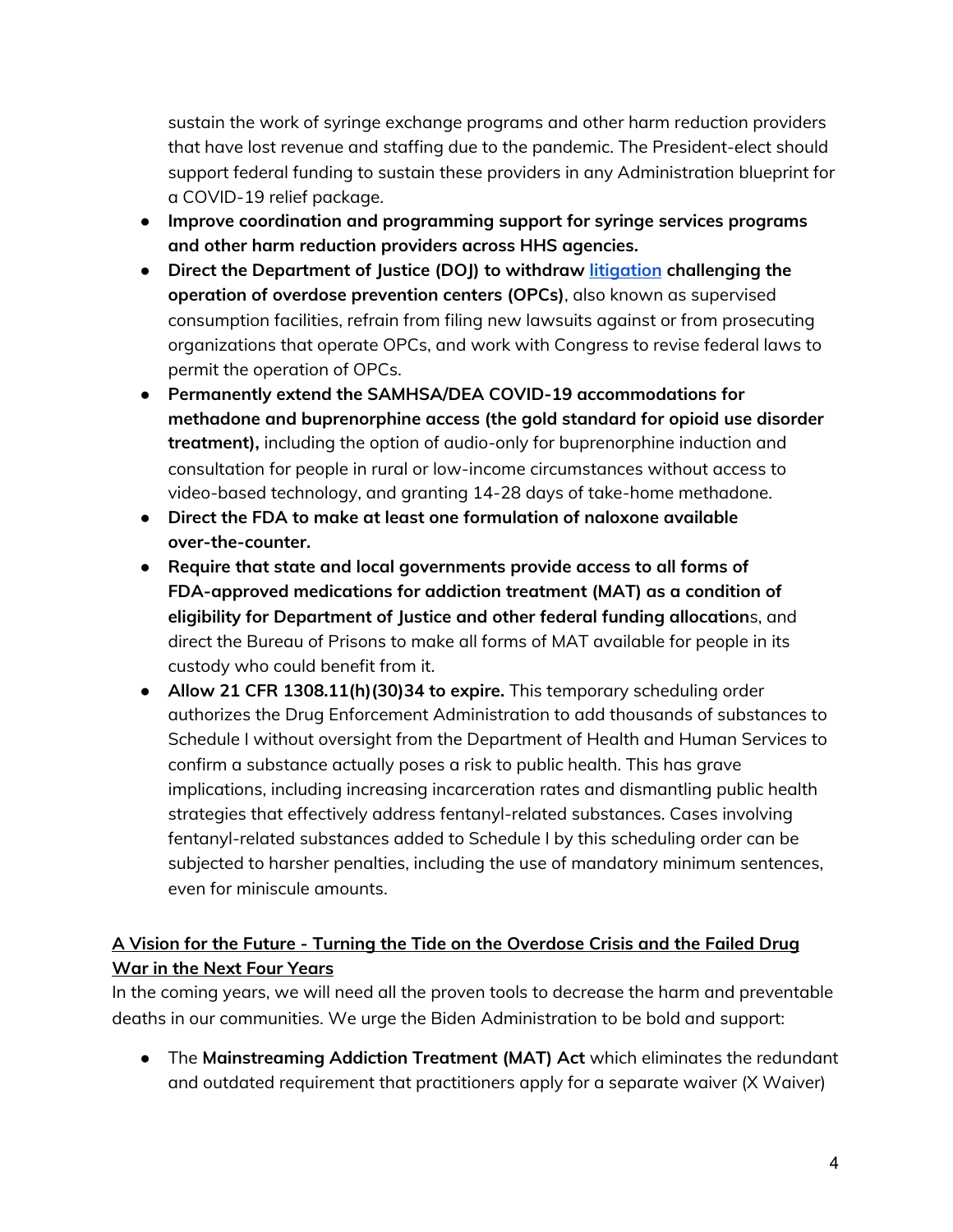through the Drug Enforcement Administration (DEA) to prescribe buprenorphine for the treatment of substance use disorder. [\(H.R. 2482 | S. 2074\)](https://www.congress.gov/bill/116th-congress/house-bill/2482?q=%7B%22search%22%3A%5B%222482%22%5D%7D&r=2&s=1)

- **●** The **Reducing Barriers to Substance Use Treatment Act** which prohibits state Medicaid programs from requiring prior authorization for medication-assisted treatment [\(H.R. 3925\)](https://www.congress.gov/bill/116th-congress/house-bill/3925?r=7&s=1)
- **●** The **Comprehensive Addiction Resources Emergency (CARE) Act** which invests heavily in the overdose crisis and brings people directly impacted by the crisis to help decide where resources would be best targeted locally. Modeled on the Ryan White CARE Act, the CARE Act establishes a new blueprint for addressing the devastating effects of the overdose crisis. ([H.R. 2569 | S. 1365](https://www.congress.gov/bill/116th-congress/senate-bill/1365))

Like the President-elect, we too have watched the nation stigmatize our loved ones for substance use, and, instead of faltering, we unconditionally love and support them. And, like the President-elect, we too have experienced the insurmountable grief brought on by the loss of family members. Many of us feel like we are in a perpetual state of mourning caused by the policies of the drug war.

It is our strong hope and belief that ending the drug war that has inflicted incredible harm in communities across this nation, and centering evidence-based solutions to address the overdose crisis, could be a great catalyst for a national transformation. We cannot wait another year to address the skyrocketing deaths, harm from the criminal-legal system, and heartbreak in our nation. The time for urgent, bold change is now.

Respectfully,

A New PATH (Parents for Addiction Treatment & Healing) A New Way of Life Academy of Perinatal Harm Reduction ACT UP Philadelphia (AIDS Coalition To Unleash Power) AIDS Care Ocean State AIDS Foundation Chicago AIDS United AIM Angels In Motion Allies for Health + Wellbeing

- Any Positive Change Inc. APLA Health Atlanta Harm Reduction Baltimore Harm Reduction Coalition Being Alive - Los Angeles Bernalillo County Beyond the Pod **Birches** Black Futurists Group Broken No More C4 Recovery California Society of Addiction Medicine
- Carolinas CARE Partnership Center for Law and Social Policy (CLASP) Center for Popular **Democracy** Center for Prevention **Services** Center for Public Health Law Research Central City Concern CHPLA Citizen Action of New York Clare Housing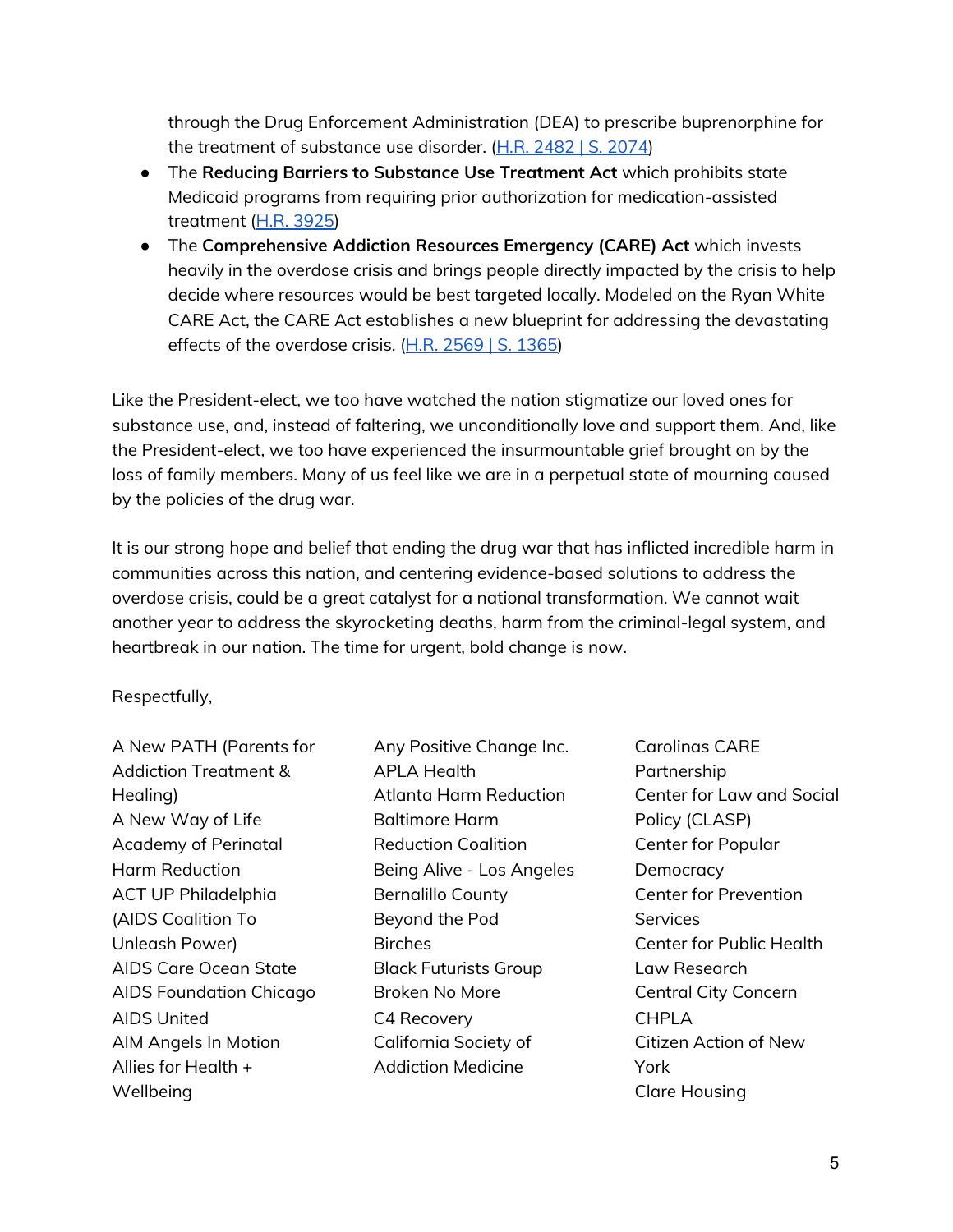Clare Matrix Clergy for a New Drug Policy Coalition for Health Care of NC Columbia White Coats for Black Lives Community Action for Social Justice Community Alliance on Prisons - Hawai`i Community Legal Services in East Palo Alto Crossroads Treatment **Centers** DanceSafe Department of Behavioral Health Services Desert AIDS Project Down Home NC Drug Policy Alliance Drug Policy Forum of Hawaii Elton John AIDS Foundation End Hep C SF Evergreen Health Exceptional Minds Exchange Union Facente Consulting Faith in Harm Reduction Faith In Public Life Families for Sensible Drug Policy Family Services Network of New York FAVOR-Western PA. Bolivar Community **Center** Fayetteville PACT

Fresno Barrios Unidos Georgetown Medical AIDS Advocacy Network Georgians for a Healthy Future **GLIDE** GMHC Goods & Services GoodWorks: North Alabama Harm Reduction Guilford County Solution to The Opioid Problem (GCSTOP) Harlem United Harm Reduction Action Center Harm Reduction Coalition of San Diego Harm Reduction Coalition of Santa Cruz County Harm Reduction Michigan Harm Reduction Services Harm Reduxx PVD Harris Silver, MD, MPH, Consultant in Drug Policy and Advocacy Hawaii Cannabis Industry Association Hawaii Health & Harm Reduction Center Health Equity Alliance Health Policy Network,  $\sqcup$ HealthRIGHT 360 Heartland Alliance Hellbender Harm Reduction Fund Hep Free Hawaii

Hepatitis C Mentor and Support Group-HCMSG High Rockies Harm Reduction Highlands Health: Laurel Highlands Free & Charitable Medical Clinic **HIPS** HIV Education and Prevention Project of Alameda County (HEPPAC) HIV/HCV Resource **Center** Hoosier Action Housing Works Humboldt Area Center for Harm Reduction (HACHR) Idaho Harm Reduction Project Ideal Option Indiana Recovery Alliance Institute of the Black World 21st Century Intercambios Puerto Rico Inc. Interior AIDS Association Latino Commission on AIDS Legal Action Center Live4Lali Los Angeles Community Health Project Maine Access Points Maine Harm Reduction **Consulting** Maine People's Alliance MCAVHN Care and Prevention Network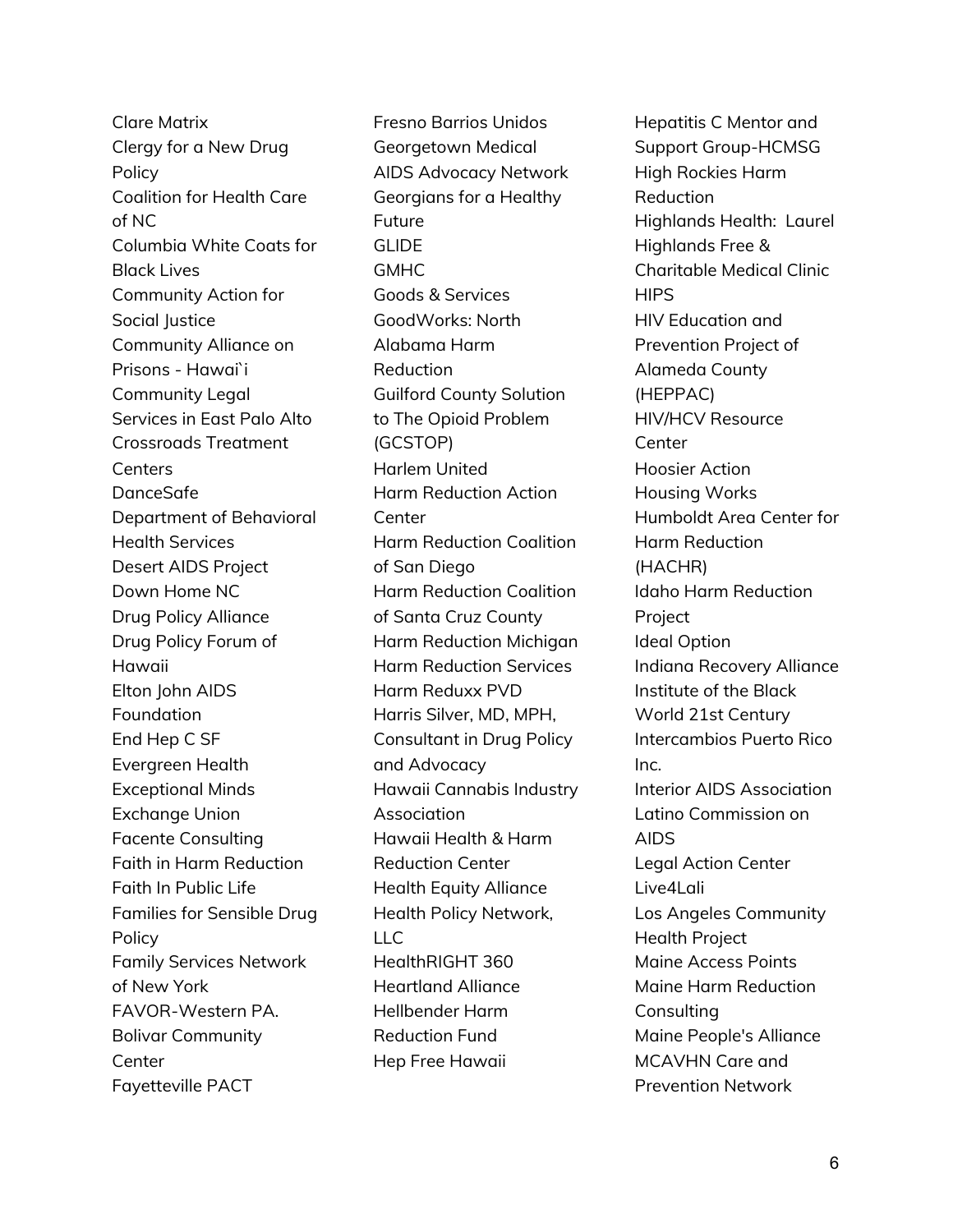MPact/Fijate Bien Program Murf Meyer is Self-Medicated NASTAD National Alliance for HIV Education and Workforce Development National Association of Social Workers National Center on Domestic Violence, Trauma and Mental Health National Council on Alcoholism and Drug Dependence-Maryland **Chapter** National Harm Reduction Coalition National Health Care for the Homeless Council National Health Law Program National Viral Hepatitis Roundtable Native American Community Clinic NC Survivors' Union Needle Exchange Emergency Distribution (NEED) NEU Health Solutions, Inc. New Hampshire Progressive Coalition New Hampshire Youth Movement New Jersey Citizen Action New Jersey Harm Reduction Coalition

New Life Recovery Homes New York Harm Reduction Educators / Washington Heights Corner Project NEXT Harm Reduction NM Center on Law and Poverty No Overdose Baton **Rouge** North Carolina AIDS Action Network North Carolina Council of Churches North Carolina Harm Reduction Coalition One Voice Recovery Inc. Open Aid Alliance Our Sacred Circles Parent Support Network Partnership for Safety and Justice Partnership to End AIDS Status, Inc. Peer Network of New York People's Action Points of Distribution Positive Health Project Preventing Overdose and Naloxone Intervention (PONI) Prevention Partnership, Inc Prevention Point Pittsburgh Progressive Doctors Progressive Leadership Alliance of Nevada

Progressive Maryland Public Defender Association Public Justice Center PUSH Buffalo Radiant Health Centers Reading Risk Reduction RI Communities for Addiction Recovery Efforts (RICARES) RI Medical Society Rights & Democracy River Valley Organizing Root and Rebound Reentry Advocates San Francisco AIDS Foundation San Francisco Drug Users' Union San Francisco Hepatitis C Task Force Sarah Webster Fabio Center for Social Justice SELF, Inc. **SFDPH** SHOTS Tulsa Showing Up for Racial Justice Ohio Sierra Harm Reduction Coalition SIR Addiction Services **Consulting** Slash Stigma, Inc. SLO Bangers Syringe Exchange and Overdose Prevention Program SOAR-Solutions Oriented Addiction Response Social Justice Law Project